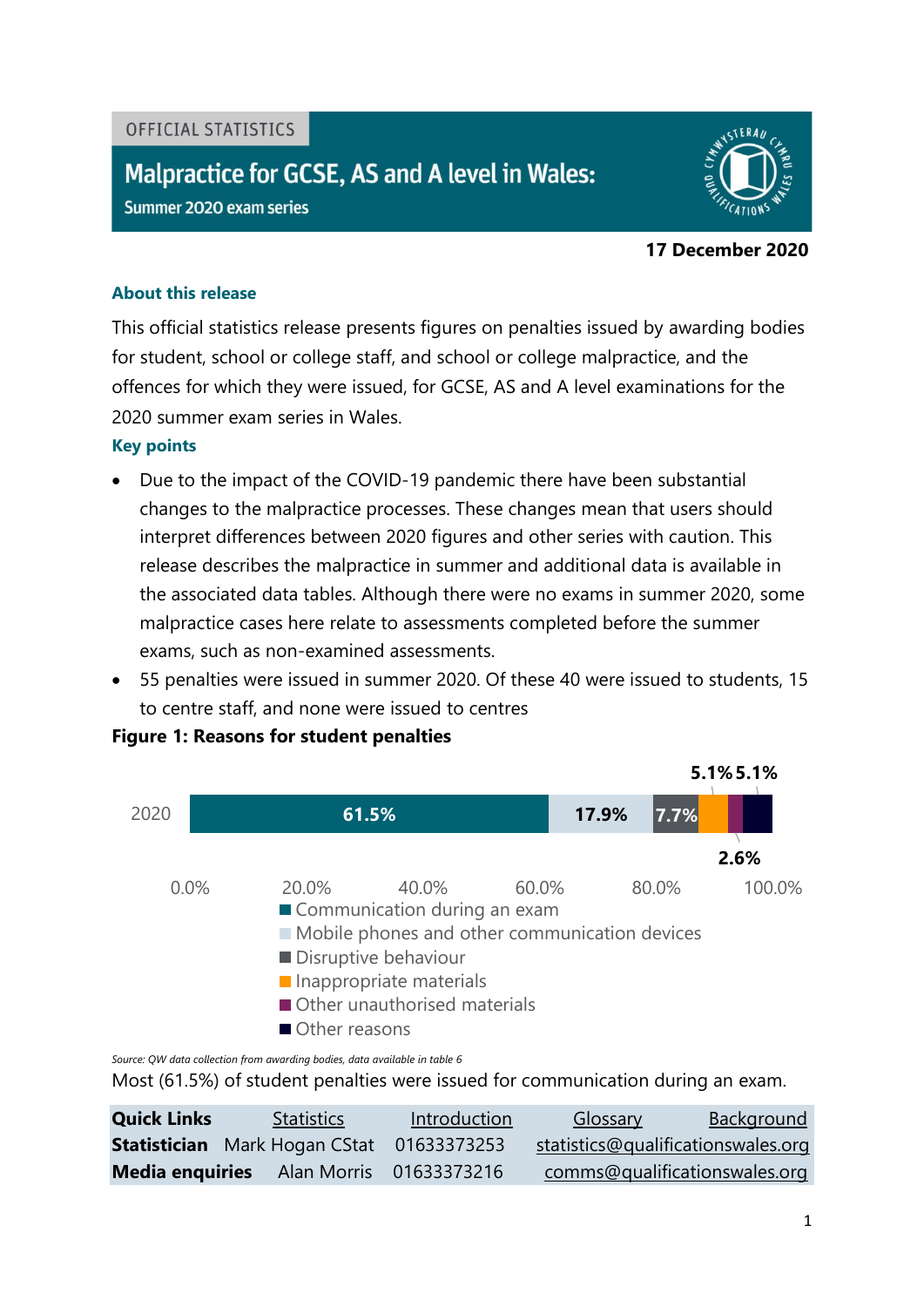# Introduction

Qualifications Wales regulates qualifications, other than degrees, in Wales. In this release, we present data on the volume of malpractice associated with GCSEs, AS and A levels in Wales for the summer 2020 exam series. The figures represent the number of malpractice incidents, rounded to the nearest 5 to ensure confidentiality, submitted by awarding bodies by 19 November 2020, reflecting the position on 17 November 2020.

From the academic year 2017/18 onwards, we collect and report on data for Wales for general qualifications. Comparisons in this release are made to data collected and published by Ofqual for previous years.

# **Malpractice**

Any breach of the regulations that might undermine the integrity of an exam constitutes malpractice. Examples of malpractice include attempts by students to communicate with each other during an exam, students taking unauthorised materials into an exam, and failure by school or college staff to comply with exam board instructions. It also includes cases involving maladministration, which is defined by the Joint Council for Qualifications (JCQ) as the failure by school or college staff to adhere to the regulations of controlled assessments, coursework, examinations and non-examination assessments, or malpractice in the conduct of examinations/assessments and/or the handling of documents such as examination question papers, candidate scripts, mark sheets, etc.

We require exam boards to have procedures in place for dealing with malpractice conducted by students, school or college staff or others involved in providing a qualification. JCQ publishes [policies and guidance](https://www.jcq.org.uk/exams-office/malpractice) on malpractice that give procedures for dealing with suspected malpractice. Further information about malpractice and our requirements can be found in the [background notes.](#page-8-0)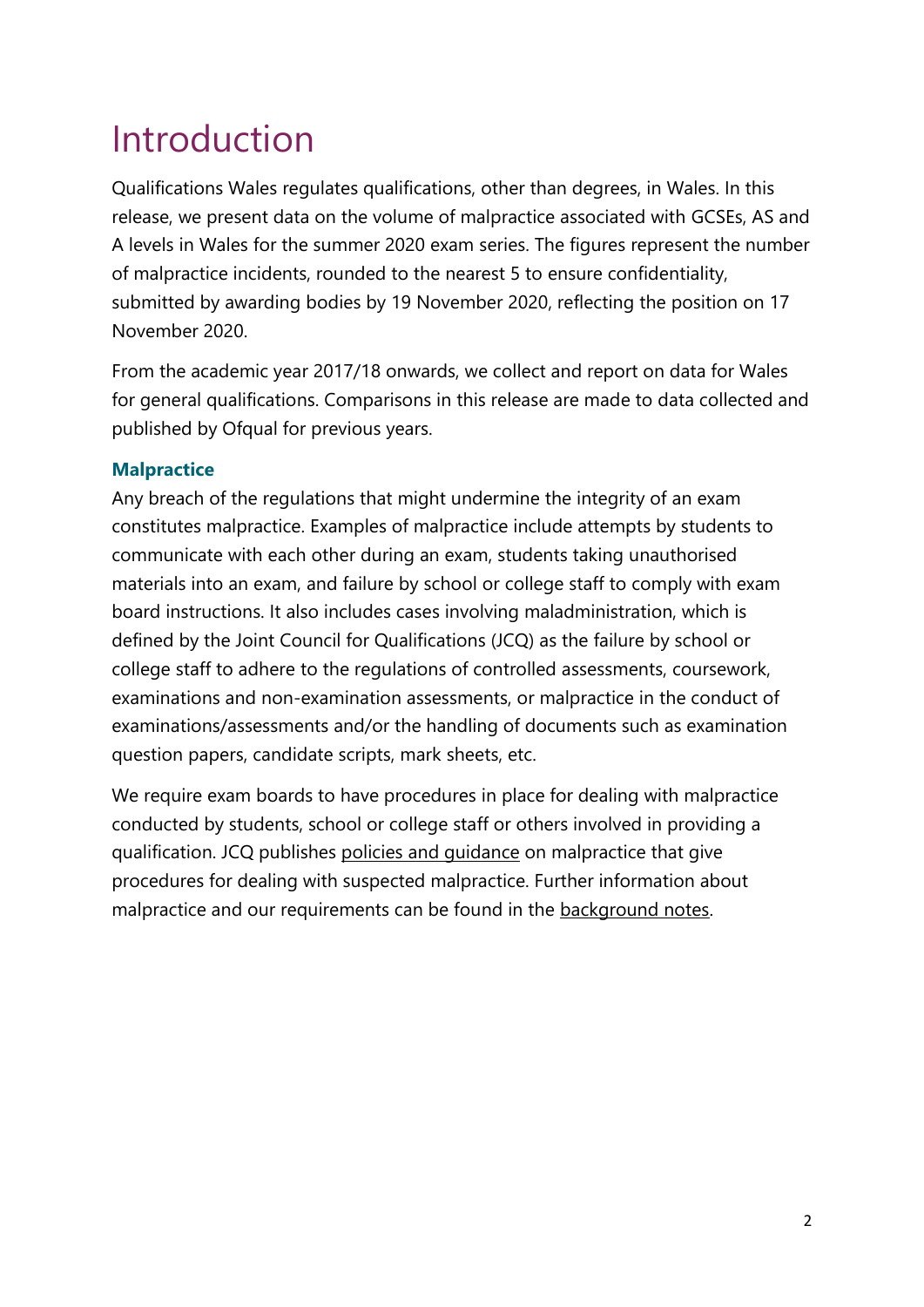# <span id="page-2-0"></span>**Statistics**

# **Student Malpractice**

# How much student malpractice was there?

# **Figure 2: Student/Staff/Centre penalties summer 2020**



*Source: QW data collection from awarding bodies, data available in tables 6, 12, and 16*

55 penalties were issued in summer 2020. Of these 40 were issued to students, 15 to centre staff, and none were issued to centres.

All of the 40 penalties issued to students were related to GCSE qualifications, none were related to GCE qualifications. The 40 penalties for GCSE qualifications represent 0.004% of all GCSE entries, around 4 penalties for every 100,000 entries.

In summer 2020 40 individual learners received penalties. Each of these received a single penalty.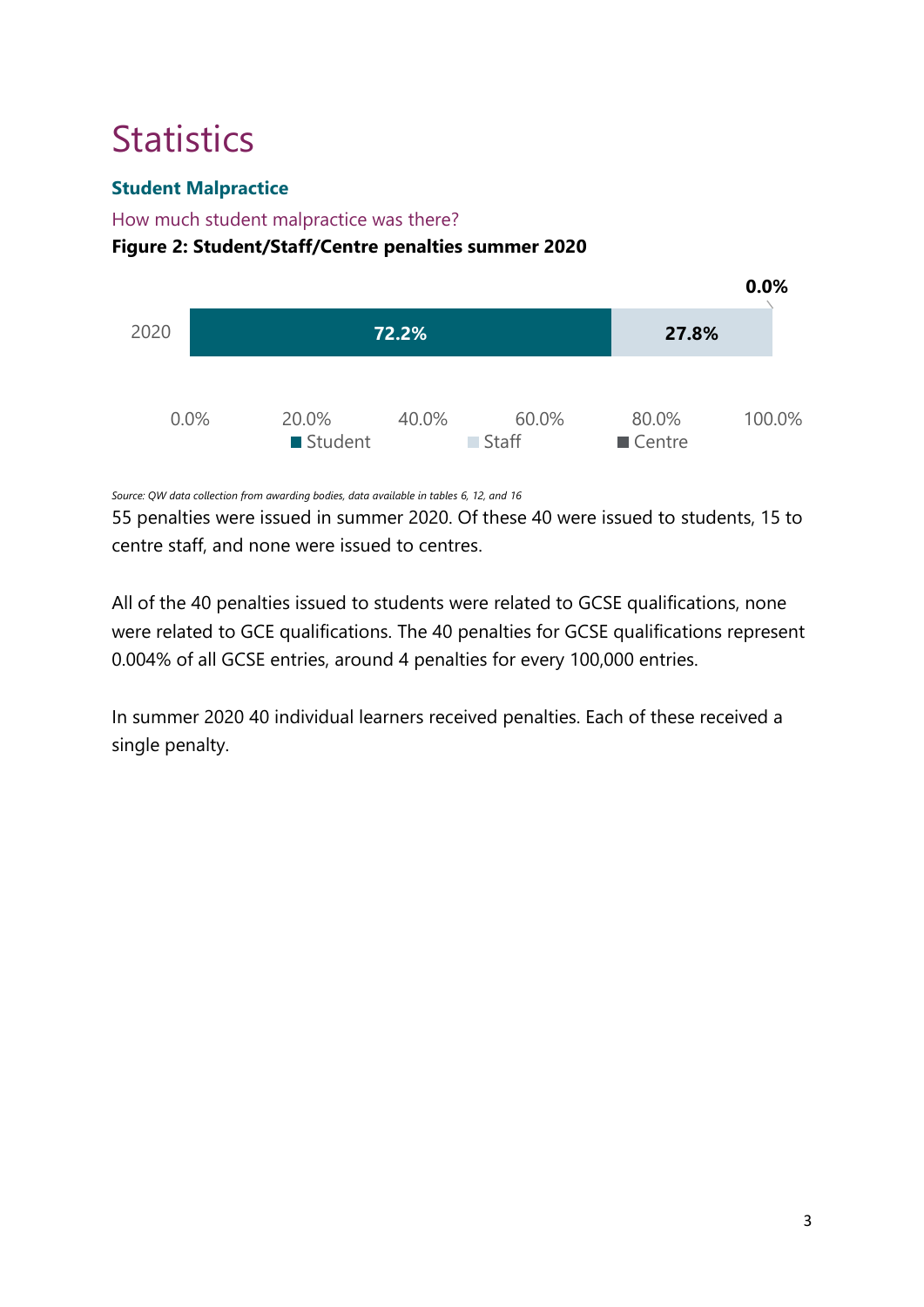#### What is the most common type of student malpractice?

| <b>Malpractice category</b>                                                | <b>Number of</b><br>penalties issued | Percentage of<br>total penalties |  |  |
|----------------------------------------------------------------------------|--------------------------------------|----------------------------------|--|--|
| Communication during an exam                                               | 25                                   | 61.5%                            |  |  |
| Disruptive behaviour                                                       | $\star$                              | 7.7%                             |  |  |
| Inappropriate materials                                                    | $\star$                              | 5.1%                             |  |  |
| Mobile phones and other<br>communication devices                           | 5                                    | 17.9%                            |  |  |
| Other reasons                                                              | $\star$                              | 5.1%                             |  |  |
| Other unauthorised materials                                               | $\star$                              | 2.6%                             |  |  |
| Plagiarism                                                                 | 0                                    | $0.0\%$                          |  |  |
| <b>Total</b>                                                               | 40                                   | 100.0%                           |  |  |
| Source: QW data collection from awarding bodies, data available in table 6 |                                      |                                  |  |  |

#### **Table 1: Number of penalties issued by malpractice category, summer 2020**

**Figure 3: Proportion of penalties issued by malpractice category, summer 2020**



*Source: QW data collection from awarding bodies, data available in table 6*

Over half (61.5%) of all malpractice offences for which a penalty was issued in summer 2020 were for communicating during an exam. The second and third most common malpractice categories were mobile phones and other communication devices (17.9%) and disruptive behaviour (7.7%), respectively.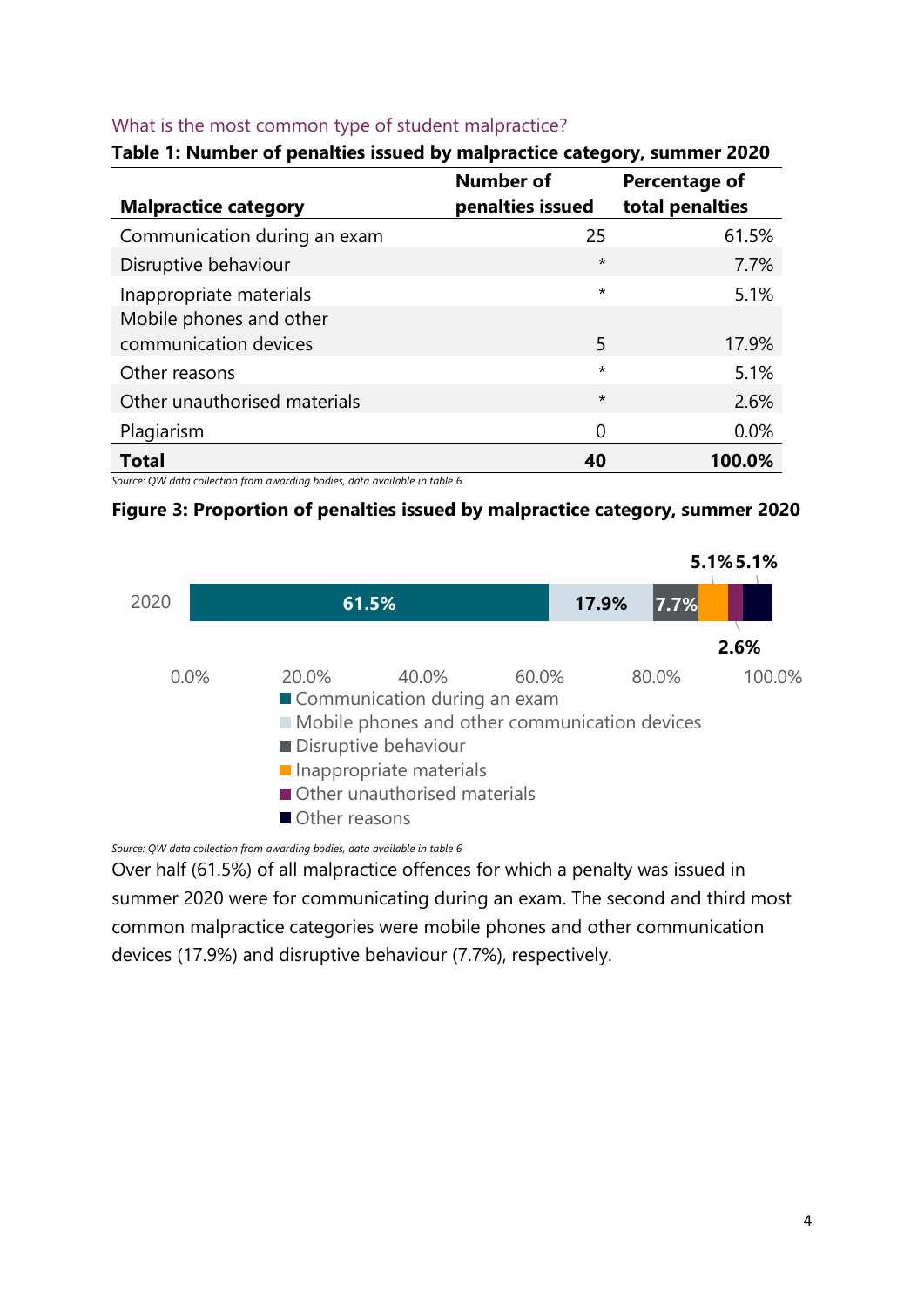## What is the most common type of student penalty?





*Source: QW data collection from awarding bodies, data available in table 8*

The most common student penalty was a warning (68.4%) followed by loss of marks (28.9%) and loss of aggregation or certification opportunity (2.6%).

# **Figure 5: Types of penalties issued to students by malpractice category, summer 2020**



*Source: QW data collection from awarding bodies, data available in table 10*

The relatively small number (40) of student penalties in summer 2020 means it is difficult to make robust interpretations of penalty type across offence type.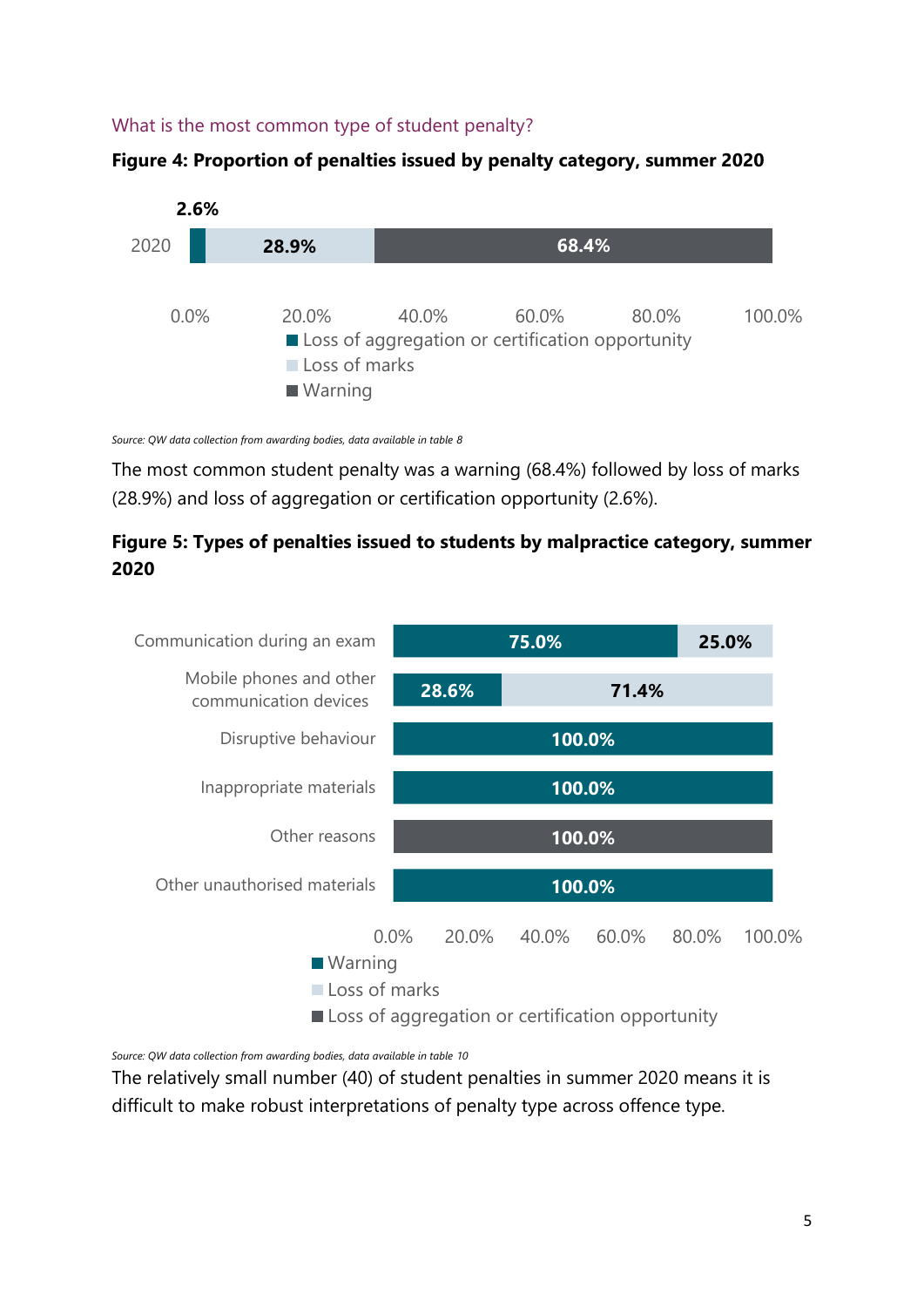# **Centre and centre staff malpractice**

#### How common is centre and centres staff malpractice?

**Figure 6: Types of centre staff malpractice, summer 2020**

Malpractice offences can also be committed by centres. Examples of this type of malpractice include failing to keep examination material secure prior to an examination, providing improper assistance to candidates and maladministration. In this scenario penalties can be applied against centres and/or centre staff.

55 penalties were issued in summer 2020. Of these 40 were issued to students, 15 to centre staff, and none were issued to centres.

# *Source: QW data collection from awarding bodies, data available in table 12* **13.3% 40.0% 46.7%** 0.0% 20.0% 40.0% 60.0% 80.0% 100.0% 2020 **Breach of security** Case ongoing Deception Improper assistance to candidates **Maladministration**

<span id="page-5-0"></span>Of the penalties issued to centre staff in summer 2020 46.7% were for maladministration, 40.0% were for improper assistance to candidates and 13.3% were for a breach of security.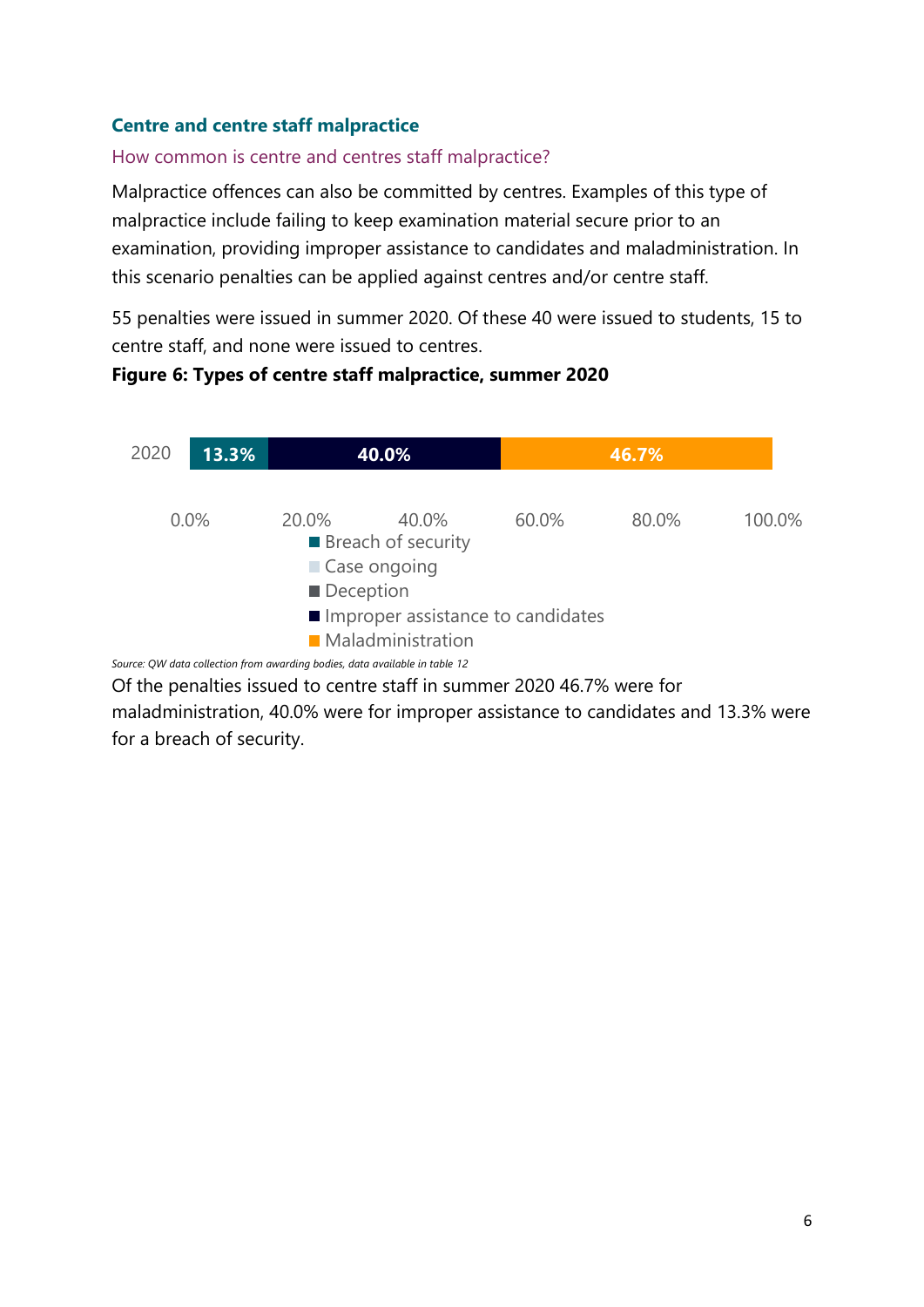# **GLOSSARY**

# **Awarding body**

An organisation that develops qualifications, specifies and monitors assessments and issues awards to learners, formally recognising the learning outcomes (knowledge, skills and/or competences), following an assessment and validation procedure. In other parts of the UK these are known as awarding organisations or exam boards.

# **Malpractice**

Malpractice means any act, default or practice which is a breach of an awarding body's regulations, or which does one or both of the following:

- compromises, attempts to compromise or may compromise the process of assessment, the integrity of any qualification or the validity of a result or certificate;
- damages the authority, reputation or credibility of any awarding body or centre or any officer, employee or agent of any awarding body or centre.

Malpractice includes maladministration and non-compliance with the regulations. Failure by a centre to notify, investigate and report to an awarding body all allegations of malpractice or suspected malpractice in itself. Failure to take action as required by an awarding body and failure to co-operate with an awarding body's investigation also constitute malpractice.

Further information on malpractice and details of the offences that constitute malpractice and the penalties issued can be found in JCQ's [malpractice guidance.](https://www.jcq.org.uk/exams-office/malpractice)

# **Maladministration**

Failure to adhere to the regulations regarding the conduct of controlled assessments, coursework, examinations and non-examination assessments, or malpractice in the conduct of examinations/assessments and/or the handling of examination question papers, candidate scripts, mark sheets, cumulative assessment records, results and certificate claim forms, etc.

## **GCSEs**

General Certificates of Secondary Education are available in a wide range of subjects. GCSEs are the main level 1 and level 2 general qualifications at age 14-16 in Wales. They can be used as a basis for higher level study or training, or direct entry into employment.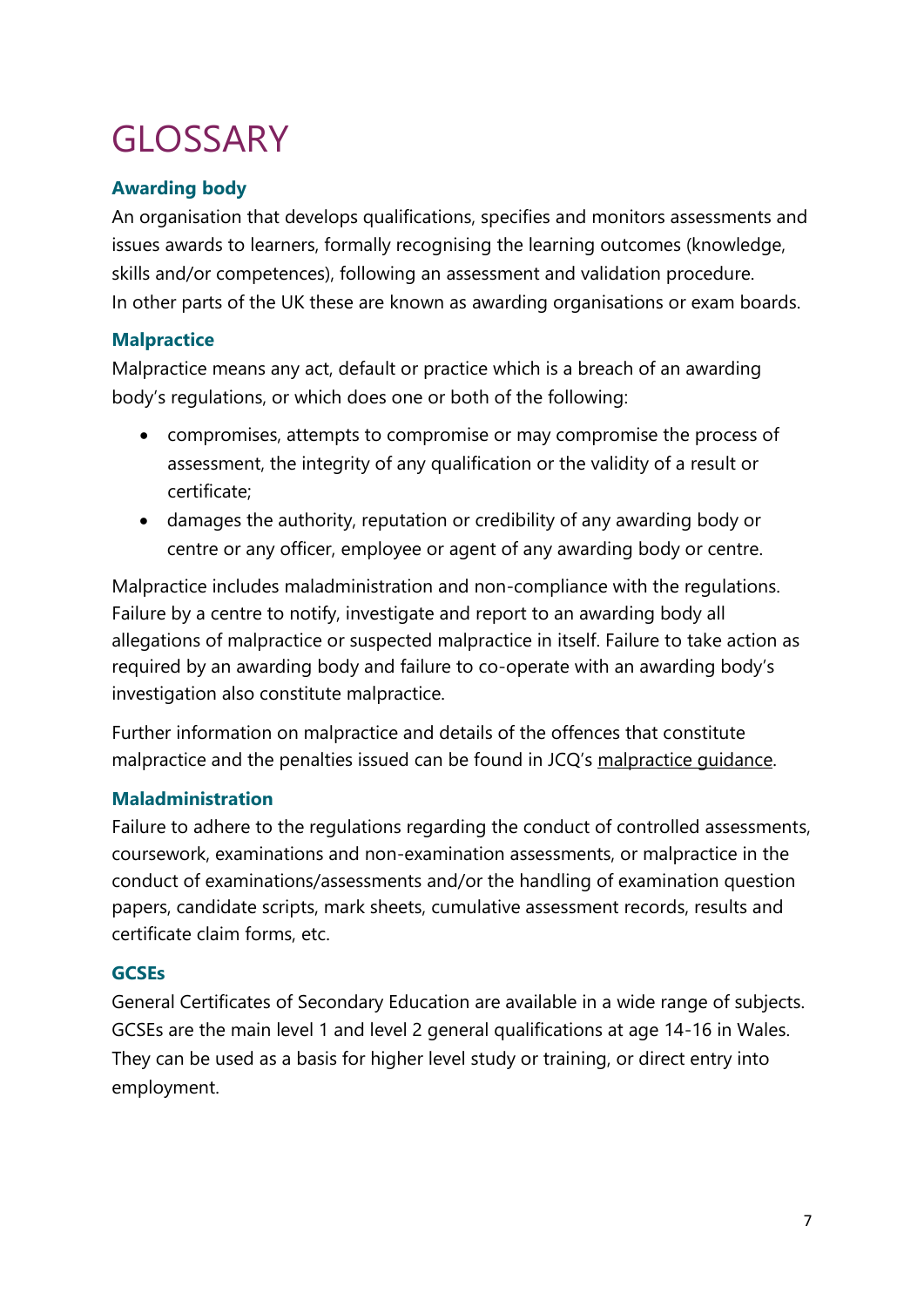# **A level**

General Certificate of Education Advanced Level, also known as a GCE A level. Qualifications taken, after GCSEs, in a range of subjects, usually taken at age 16-18 and typically a two-year course of study. They are used as a basis for admissions to higher education, further training, or entry into employment.

# **Advanced Subsidiary (AS)**

A qualification that forms the first part of an A level qualification. It may be taken as a free-standing qualification. In Wales and Northern Ireland, it contributes to the A level result. In England, AS qualifications cannot contribute to A levels.

## **Centre**

A body undertaking the delivery of an assessment (and potentially other activities) to learners on behalf of an awarding body. Centres are typically educational institutions, training providers, or employers.

# **Qualification**

An award made by an awarding body to demonstrate a learner's achievement of competence.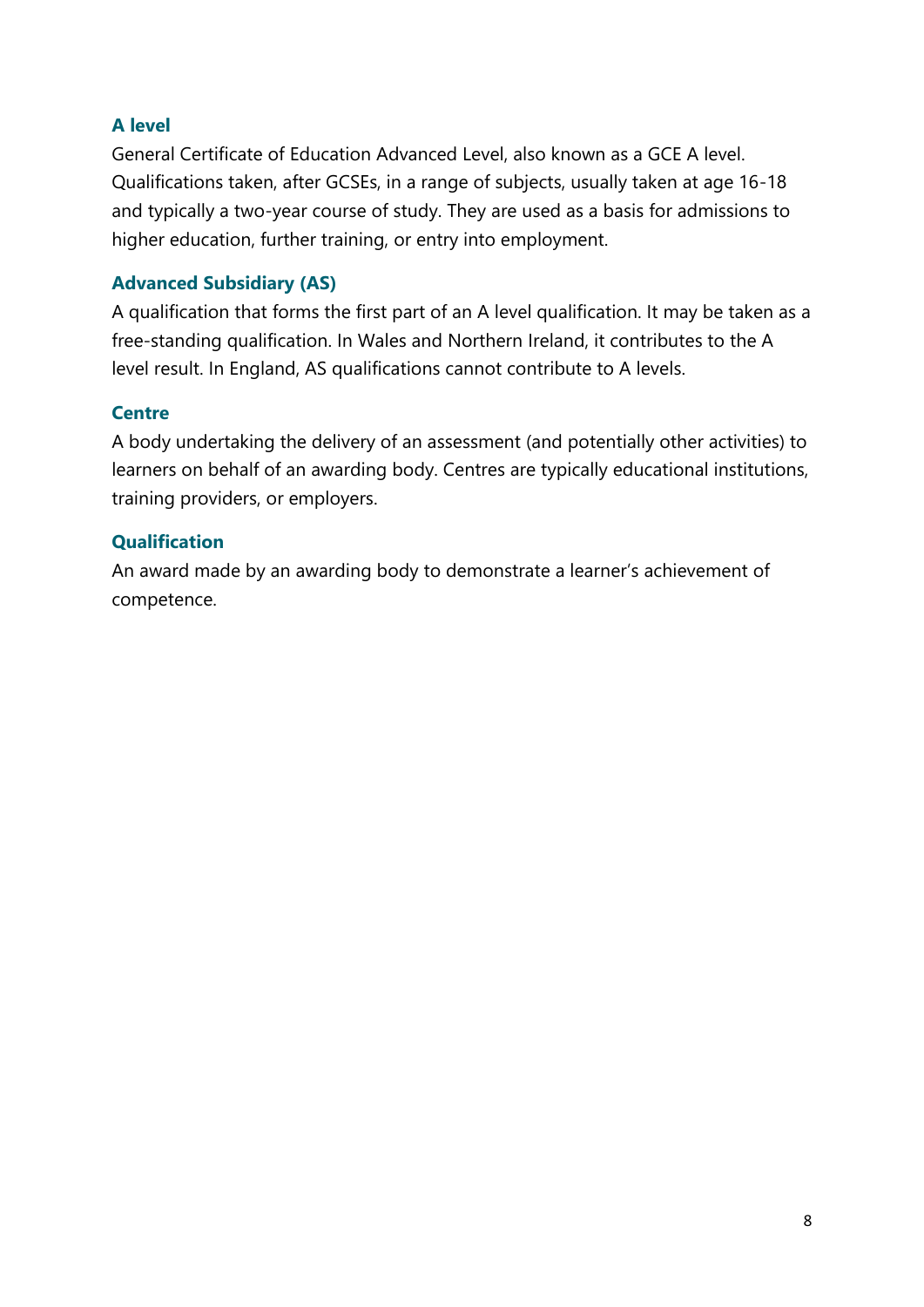# <span id="page-8-0"></span>BACKGROUND NOTES

On 21 November 2017 the National Assembly for Wales approved the [Official](http://www.legislation.gov.uk/wsi/2017/1142/pdfs/wsi_20171142_mi.pdf)  [Statistics \(Wales\) Order 2017](http://www.legislation.gov.uk/wsi/2017/1142/pdfs/wsi_20171142_mi.pdf) which named Qualifications Wales as one of the bodies that are in scope of the [Statistics and Registration Services Act 2007.](https://www.legislation.gov.uk/ukpga/2007/18/contents) Qualifications Wales operates in compliance with the UK Statistics Authority [Code of Practice for](https://www.statisticsauthority.gov.uk/code-of-practice/)  **[Statistics](https://www.statisticsauthority.gov.uk/code-of-practice/) and has published this statistical release as Official Statistics.** 

# **Malpractice**

The qualifications covered by this release are regulated by Qualifications Wales. The requirements that the awarding bodies have to meet are laid out in the [Standard](https://qualificationswales.org/english/our-work/our-regulatory-documents/conditions/) [Conditions of Recognition.](https://qualificationswales.org/english/our-work/our-regulatory-documents/conditions/) Requirements around malpractice are laid out in condition A8, which states the following:

An awarding body must take all reasonable steps to prevent the occurrence of any malpractice or maladministration in the development, delivery and award of qualifications which it makes available or proposes to make available.

Malpractice includes any breach of the regulations that might undermine the integrity of an exam. Examples of malpractice range from deliberate attempts by candidates to communicate with each other during an exam to inadvertent failures by school or college staff to comply with awarding body instructions.

The conditions require all awarding bodies to investigate and manage the effect of any malpractice where they have established that malpractice or maladministration has occurred. They must take steps to prevent reoccurrence and take action against those responsible that is proportionate to the gravity and scope of the occurrence.

In addition, the conditions require the awarding bodies to have up to date written procedures relating to the investigation of suspected malpractice or maladministration. The awarding bodies are also required to keep under review the arrangements that centres have in place for preventing and investigating of malpractice or maladministration.

Awarding bodies may investigate any instances of alleged or suspected malpractice in either internally or externally assessed components and take action with respect to the candidates and schools or colleges concerned to protect the integrity of the assessments, or to prevent reoccurrences of malpractice. Schools or colleges must report all incidents of malpractice to the relevant awarding bodies and cooperate with subsequent investigations. Each case of malpractice, whether reported by the school or college or identified by the awarding body, is considered and judged on an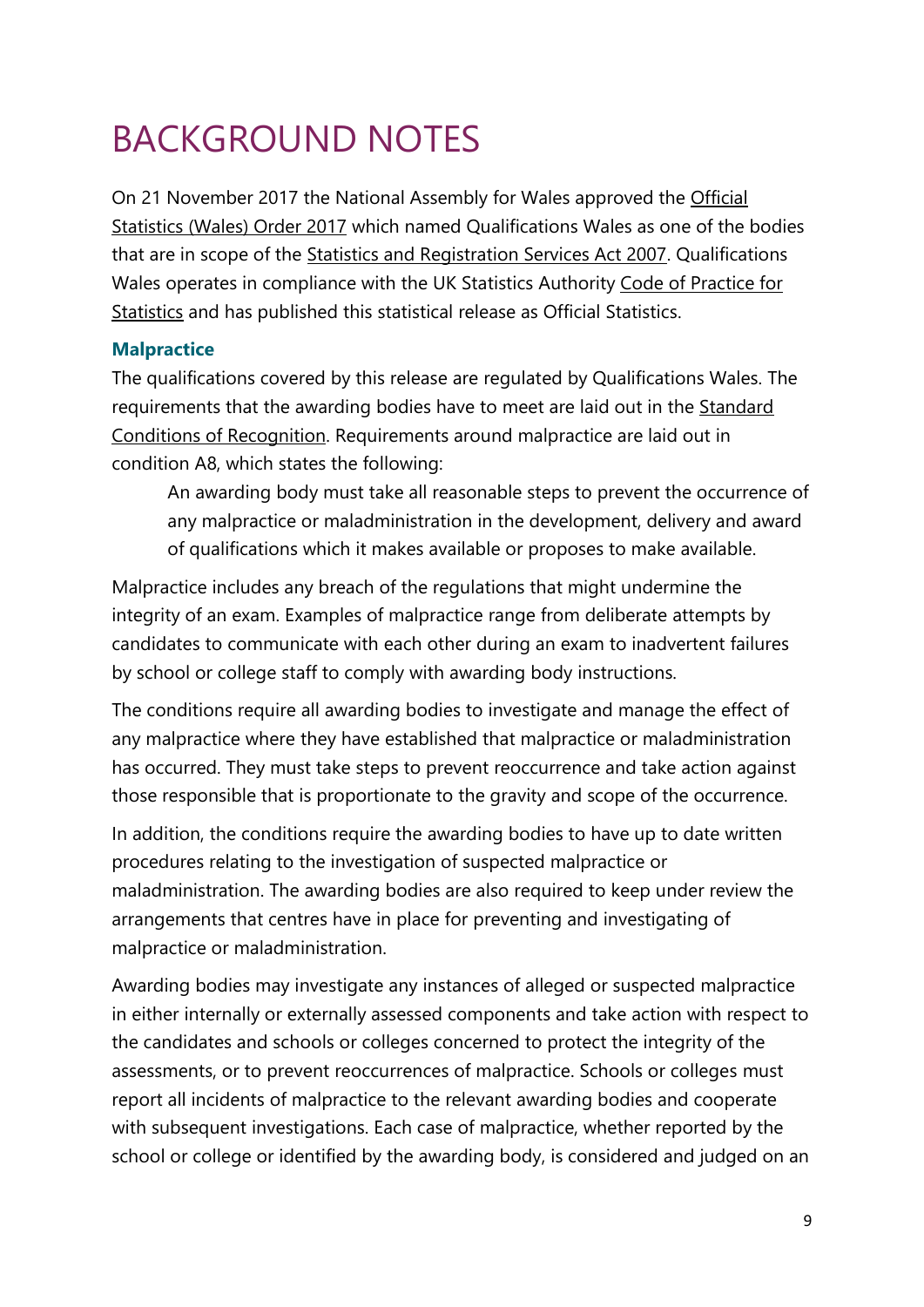individual basis in the light of all the information available, and the outcome should be proportionate with the gravity of the malpractice as determined by the awarding body.

#### **Candidate malpractice**

Awarding bodies will normally impose sanctions and penalties on candidates found guilty of malpractice. These sanctions and penalties can include a written warning, being issued with estimated marks, disqualification from an assessment component, or disqualification from a whole qualification. The penalty imposed will vary depending on the nature and gravity of the offence.

# **School or college staff malpractice**

Awarding bodies will normally also impose sanctions and penalties on school or college staff found guilty of malpractice. These sanctions and penalties can include a written warning about the implications of repeating the offence, imposing special conditions on an individual's future involvement in exams and assessments, requiring specific training or mentoring as a condition of future involvement in exams, or suspending an individual from all involvement in delivering exams and assessments for a set period. Awarding bodies can only impose sanctions related to a member of staff's involvement in the administration of their examinations and cannot impose sanctions relating to a member of staff's employment. It is for centres to determine whether any wider sanction is appropriate (but that is not included in the figures reported here).

## **School or college malpractice**

Awarding bodies must investigate and, where necessary, sanction schools or colleges and their staff involved in malpractice. Instances of malpractice by school or college staff can range from actions intended to give an unfair advantage to candidates in an exam or assessment to ignorance of, or inappropriate application of, the assessment regulations. Where there is evidence that malpractice is the result of a serious management failure, an awarding body may apply sanctions against the whole department or the school or college.

## **Data Source**

The awarding bodies that provide GCSEs, AS and A level have submitted information to Qualifications Wales about the number of malpractice cases for each qualification available in summer 2020. The malpractice data submitted only relates to centres located in Wales, regardless of the type of centre. This release covers breakdowns of student, staff and school/college malpractice by type of malpractice and the penalties that are issued in response.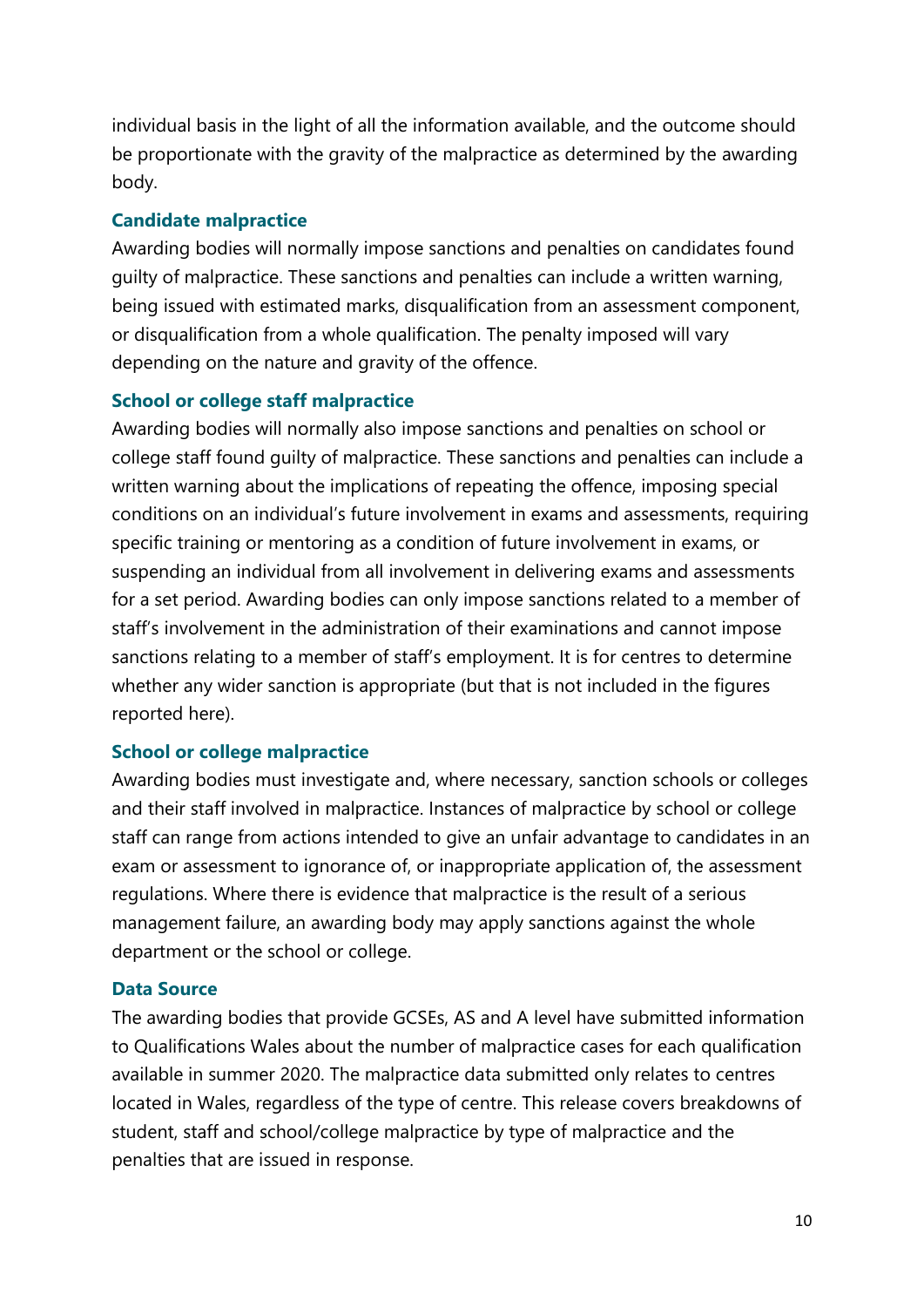# **Limitations of data**

There is potential error in the information provided by awarding bodies. Therefore, Qualifications Wales cannot guarantee that the information received is correct. Qualifications Wales compares the data over time and checks for systematic issues. Quality assurance procedures are carried out to ensure the accuracy of the data and challenge or question it, where necessary. Qualifications Wales continuously manages this process by:

- Ensuring that data providers are clear about what is required of them and are fully consulted during the initial design and any subsequent change phases;
- Reminding all providers (if appropriate) that, as a condition of them being regulated, all data must be completely accurate;
- Being alert to unexpected changes in the data submitted by comparing individual returns over time from the same provider;
- Actively challenging any unexpected results with the data providers.

The publication may be deferred if the statistics are not considered fit for purpose.

Data has been collected at an appropriate point when it is reasonably complete, this was 19 November 2020 for the summer 2020 series data in this release.

Due to the impact of the COVID-19 pandemic there have been substantial changes to the malpractice processes. These changes mean that users should interpret differences between 2020 figures and other series with caution. This release describes the malpractice in summer and additional data is available in the associated data tables. Although there were no exams in summer 2020, some malpractice cases here relate to external assessments completed before the summer.

## **Comparisons**

From 2017/18, awarding bodies have submitted general qualifications data to Qualifications Wales rather than Ofqual. Comparisons to historical Ofqual data should be interpreted with caution.

## **Geographical Coverage**

This release presents data on the number of entries for GCSEs, AS and A levels for the summer 2020 exam series for centres located in Wales. This release does not include GCSEs, AS and A levels taken outside of Wales.

## **Revisions**

Once published, data on the number of entries is not usually subject to revision, although subsequent releases may be revised to insert late data or correct an error.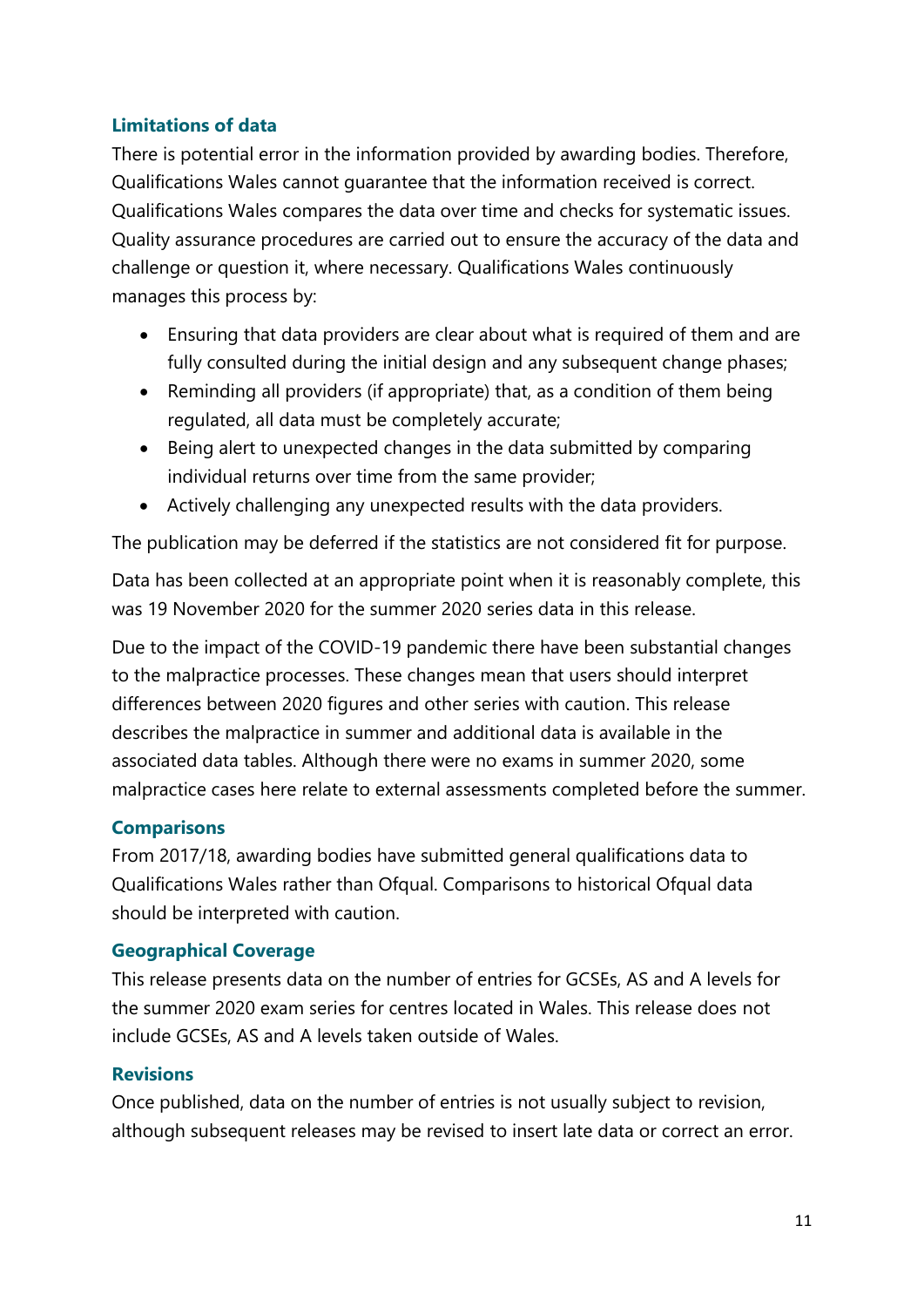# **Completeness of the data**

Awarding bodies send Qualifications Wales malpractice data for all regulated qualifications classified as GCSE, AS or A level. Qualifications Wales contacts any awarding body that does not return a complete set of data within the collection period, to make sure the data is as complete as possible.

# **Rounding and Confidentiality**

To protect confidentiality, and in accordance with Qualifications Wales's interim statistical outputs policy, all entry figures are rounded. In the commentary and tables, they are rounded to the nearest 5. Figures fewer than 5 but greater than 0 are replaced with a \*. This is to ensure that data does not reveal an individual candidate. All percentages within the commentary are based on actual figures. Figures have been rounded independently and therefore may not sum to the total.

## **Users of these statistics**

These statistics are likely to be of interest to Qualifications Wales, Ofqual, awarding bodies, and the Welsh Government. Other users include government policy officials, academics, researchers and the public. We welcome feedback from users, to gain a better understanding of who our users are over time. Qualifications Wales uses these statistics to ensure that GCSEs, AS and A levels are fit for purpose and are meeting expected standards.

## **Related statistics and publications**

Further statistics on qualifications in Wales, and the UK more widely, can be found in the links below:

- [Qualifications Wales](https://qualificationswales.org/english/our-work/research-and-statistics/)
- [Welsh Government](https://gov.wales/statistics-and-research?lang=en)
- [Office of Qualifications and Examinations Regulation](https://www.gov.uk/search/research-and-statistics?organisations%5B%5D=ofqual&parent=ofqual)
- [Council for the Curriculum, Examinations & Assessment \(CCEA\) Regulation](https://ccea.org.uk/regulation/reports-statistics/statistics-release-calendar)
- [Scottish Qualifications Authority](https://www.sqa.org.uk/sqa/48269.8311.html)